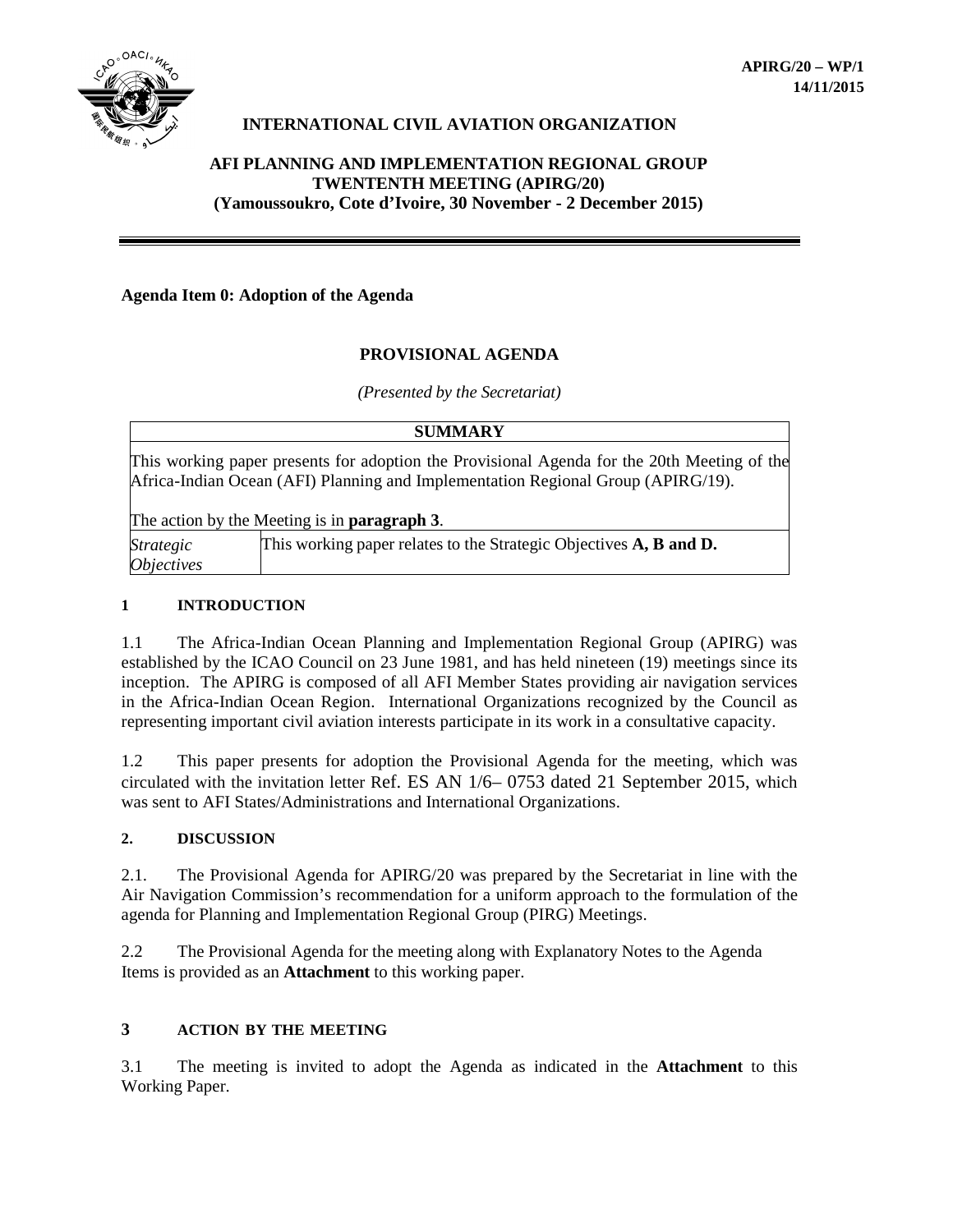### **ATTACHMENT**

# **DRAFT AGENDA**

— — — —

| Strategic         | Agend            | Subjects                                                   |
|-------------------|------------------|------------------------------------------------------------|
| objective(s)      | a Item           |                                                            |
|                   | $\boldsymbol{0}$ | Adoption of the Agenda                                     |
| A, B and E        | $\mathbf{1}$     | Follow-up on APIRG/19 and APIRG Extraordinary Meetings     |
|                   |                  | <b>Conclusions</b> and Decisions                           |
|                   |                  | 1.1. Review of the action taken by the ANC and the         |
|                   |                  | Council on the report of APIRG/19                          |
|                   |                  | 1.2. Review status of implementation of APIRG/19           |
|                   |                  | <b>Conclusions and Decisions</b>                           |
|                   |                  | 1.3. Review of status of implementation of APIRG           |
|                   |                  | <b>Extraordinary Meeting Decisions</b>                     |
| A, B and E        | $\overline{2}$   | Performance Framework for Regional Air Navigation Planning |
|                   |                  | and Implementation                                         |
|                   |                  | 2.1. Aerodrome Operations Planning (AOP)                   |
|                   |                  | 2.2. Air Traffic Management and Search and Rescue          |
|                   |                  | (ATM/SAR)                                                  |
|                   |                  | 2.3. AFI Regional Monitoring Agency (ARMA)                 |
|                   |                  | 2.4. Communications, Navigation and Surveillance (CNS)     |
|                   |                  | 2.5. Aeronautical Information Management (AIM)             |
|                   |                  | 2.6. Aeronautical Meteorology (MET)                        |
|                   |                  | 2.7. Other Air Navigation matters                          |
| A, B and E        | 3                | Adoption of the New electronic AFI Air Navigation Plan     |
|                   |                  | (eANP)                                                     |
|                   |                  | New AFI Air Navigation Plan – Volume I<br>3.1.             |
|                   |                  | 3.2.<br>New AFI Air Navigation Plan - Volume II            |
|                   |                  | 3.3.<br>New AFI Air Navigation Plan - Volume III           |
| A, B and E        | $\overline{4}$   | Re-organization of the APIRG                               |
|                   |                  | 4.1.<br>New Structure of APIRG and Contributory Bodies     |
|                   |                  | 4.2.<br>Consequential amendments to APIRG Procedural       |
|                   |                  | Handbook                                                   |
|                   |                  | 4.3.<br>Establishment and operationalization of New APIRG  |
|                   |                  | 4.4.<br><b>Structure and Contributory Bodies</b>           |
|                   |                  | 4.5.<br><b>Identification of priority Projects</b>         |
|                   |                  | Project implementation issues<br>4.6.                      |
| $A$ , $B$ and $E$ | 5                | Terms of reference and Future Work Programme of the        |
|                   |                  | <b>APIRG</b>                                               |
| A, B and E        | 6                | Any other business                                         |
| $A$ , $B$ and $E$ | $\overline{7}$   | Venue and date of the Next Meeting of APIRG                |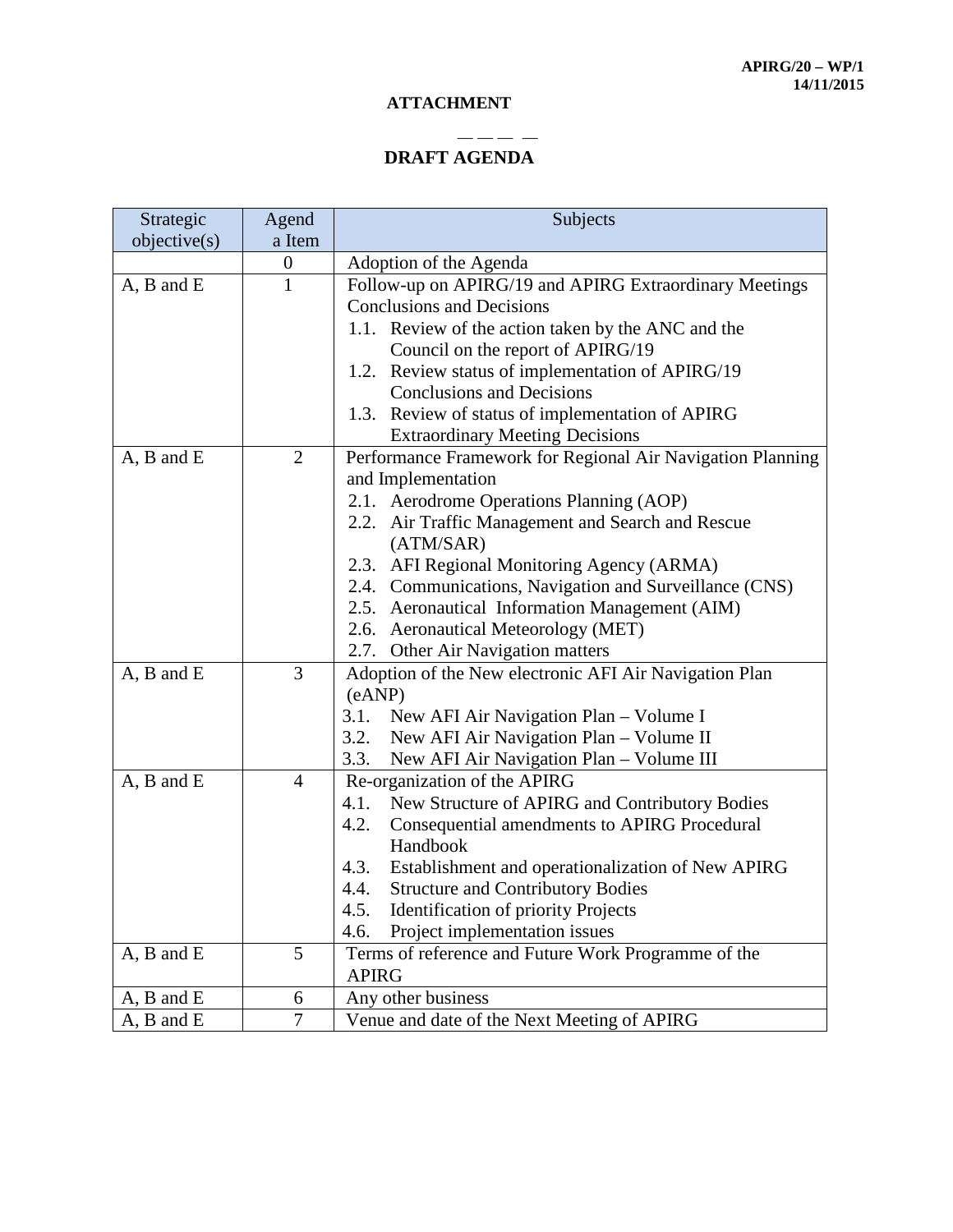# **ATTACHMENT**

# **EXPLANATORY NOTES ON THE AGENDA ITEMS**

| Agenda Item0<br>Agenda Item1 | Adoption of the Agenda<br>Follow-up on APIRG/19 and APIRG Extraordinary Meetings<br><b>Conclusions and Decisions</b>                                                                                                                                                                                                                                       |
|------------------------------|------------------------------------------------------------------------------------------------------------------------------------------------------------------------------------------------------------------------------------------------------------------------------------------------------------------------------------------------------------|
|                              | Under this agenda item, the meeting will review the action taken by<br>ICAO, States and Organizations on the conclusions and decisions<br>from APIRG/19 and Extraordinary meetings.                                                                                                                                                                        |
| Agenda Item2                 | Performance Framework for Regional Air Navigation<br>Planning<br>and Implementation                                                                                                                                                                                                                                                                        |
|                              | Under this agenda item, the meeting will review the reports of the<br>last meetings of the APIRG sub-groups, with focus on the status of<br>implementation of their work programmes, and the linkage of their<br>remaining activities/tasks with the ICAO aviation system block<br>upgrades (ASBU) block 0 modules and regional performance<br>objectives. |
|                              | The meeting will also discuss any other relevant issues pertaining to<br>air navigation.                                                                                                                                                                                                                                                                   |
| Agenda Item3                 | Adoption of the New AFI electronic Air Navigation Plan (eANP)                                                                                                                                                                                                                                                                                              |
|                              | Under this agenda item, the meeting will review and endorse the<br>new electronic regional air navigation plan (eANP), Volumes I, II<br>and III for the Africa-Indian Ocean Region.                                                                                                                                                                        |
| Agenda Item4                 | Re-organization of the APIRG                                                                                                                                                                                                                                                                                                                               |
|                              | Under this agenda item, the meeting will be presented with the new<br>structure of APIRG and contributory bodies, as well<br>as<br>consequential amendments to the APIRG Procedural Handbook.                                                                                                                                                              |
|                              | The meeting will therefore establish the membership and elect<br>officials of the APIRG and its contributory bodies.                                                                                                                                                                                                                                       |
|                              | The meeting will also identify priority projects based on APIRG<br>sub-groups' proposals and stakeholders' proposals, and issues<br>related to project implementation by States and Implementation<br>Coordination Groups (ICGs).                                                                                                                          |